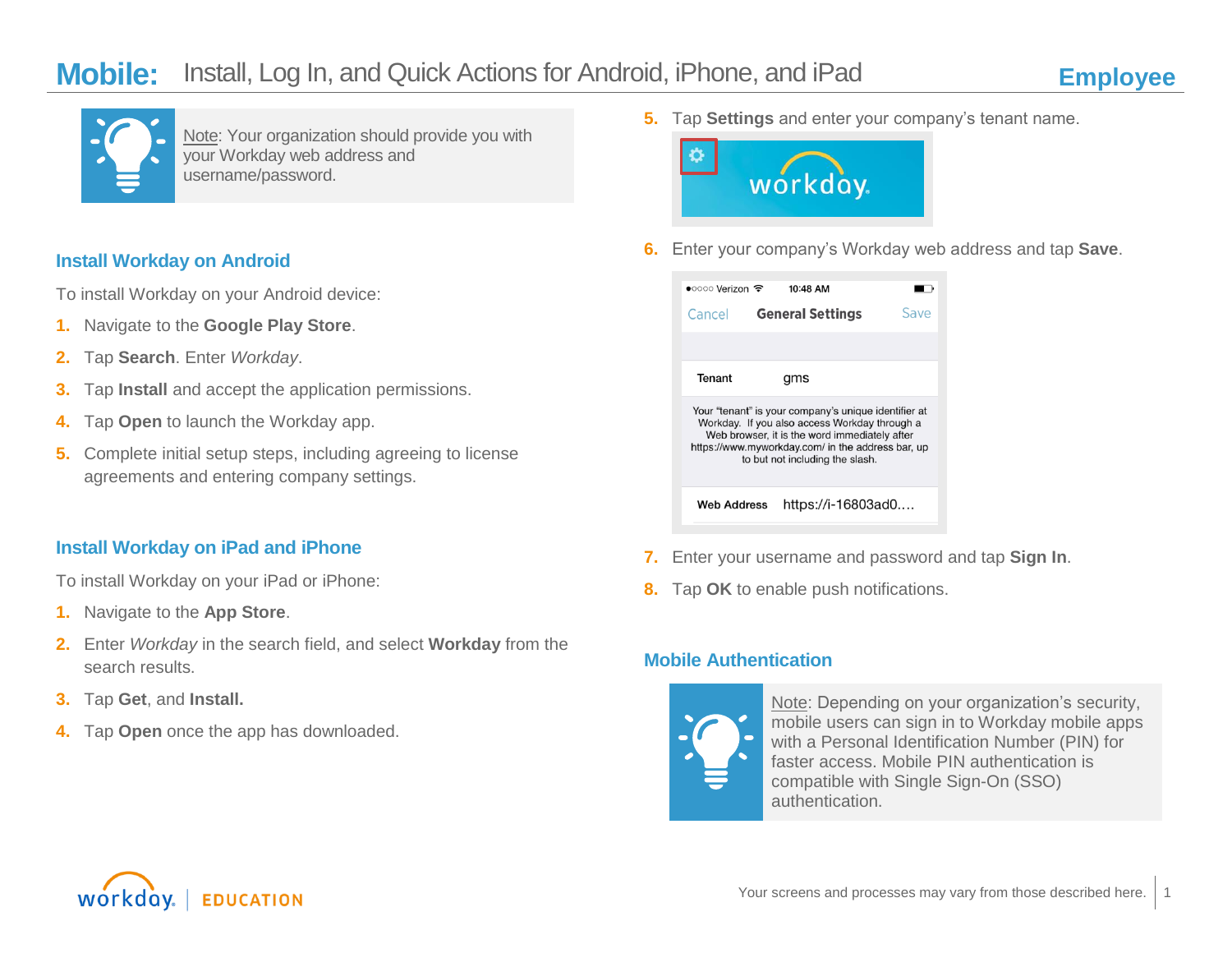- **1.** Sign in to Workday. A prompt appears, asking if you want to set up a PIN.
- **2.** Tap **Set Up PIN**.
- **3.** Enter a PIN between 4 and 8 characters long.
- **4.** Tap the **green checkmark**.
- **5.** Confirm the PIN by entering characters again and then tapping the **green checkmark**.
- **6.** Tap **OK** to enable push notifications.

# **Touch ID (Enabled iOS Devices Only)**

After setting up a PIN, users with enabled devices may see a prompt asking to Enable Touch ID (depending on your company's security).

- **1.** Click **OK**. Touch ID will be enabled now, and on future logins.
- **2.** Place your finger on the **Home** button. Login is automatic.

# **Change Your Password**

From the Home page:

- **1.** Tap the **Settings** icon.
- **2.** Tap **Change Password**.
- **3.** Enter your Current and New Password.
- **4.** Verify your new password.
- **5.** Tap **Done** to apply the change. A confirmation displays.
- **6.** Tap **Close**.

# **Signing Out**

From the Home page:

- **1.** Tap the **Settings** or **Prompt** icon.
- **2.** Tap **Sign Out.**

# **Spotlight Search (iOS only)**

Search for commonly used tasks in the Workday app, and it will display in the Top Hits. You must be logged in to Workday for the feature to work.

- **1.** Tap your home screen in your iOS device and swipe down to the Spotlight Search.
- **2.** Search by keyword like *Time*. Suggested Workday tasks will display.
- **3.** Select a task and you are taken to the action in Workday.